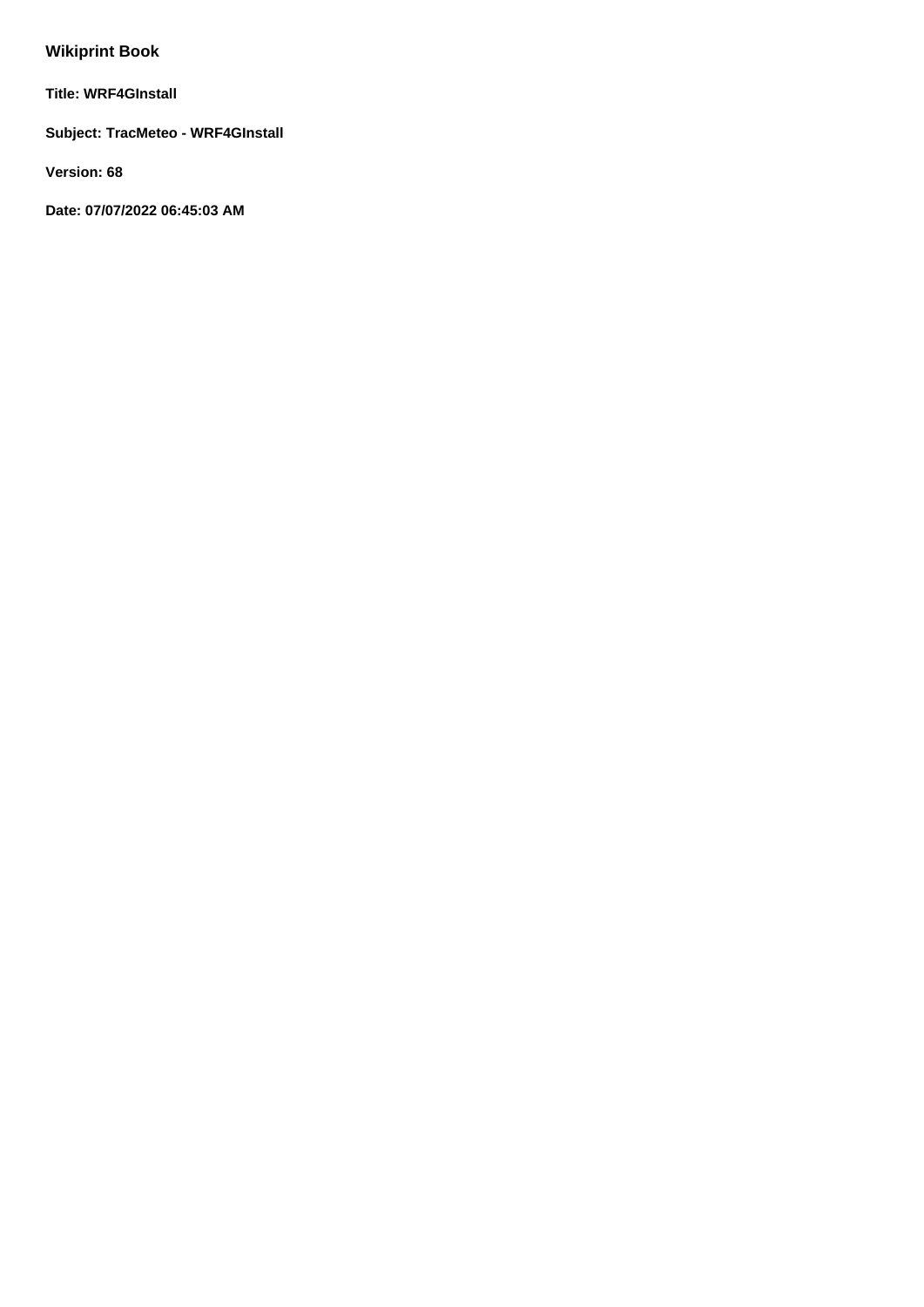## **Table of Contents**

Required Software 3 Platform Notes 3 Installation 3 Verifying installation 3 Problems 4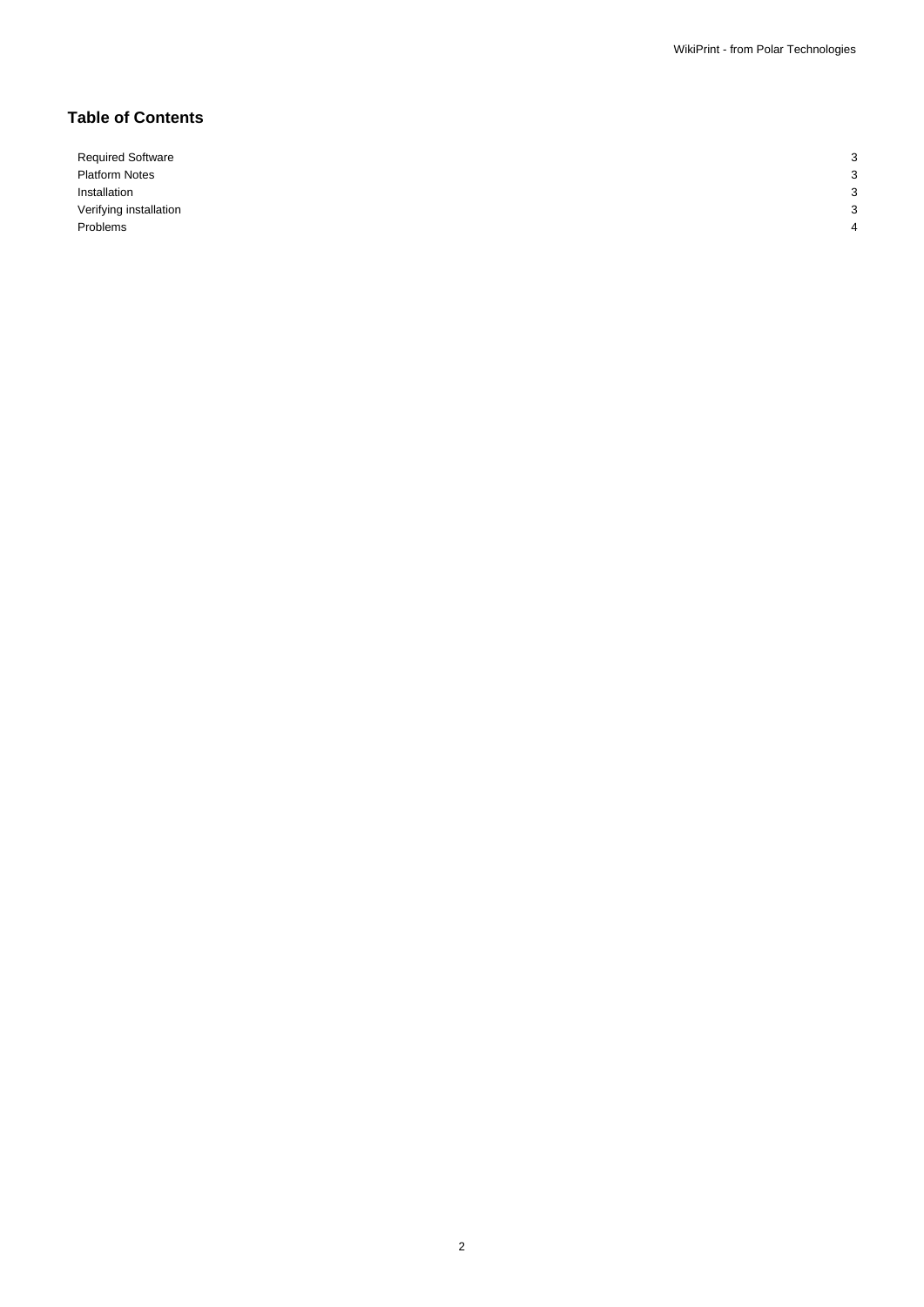**WRF4G** can be installed in any Linux Computer. It provides the services needed to prepare, run and monitor experiments, it is able to manage many computing resources and use them to run different simulations of a WRF experiment at the same time.

Although in the following examples we will use the same computer to manage and run the experiments, scientists generally use a computer to prepare and manage the experiments (where WRF4G has to be installed) and different computing resources to run them (PBS or SGE Clusters, HPC infrastructures, stand-alone servers). We call **User Interface (UI)** to the computer where WRF4G is installed and **Computing Resources (CR)** to the nodes where a WRF experiment can run. In the following experiments the computer where the UI role is installed will act as CR.

#### **Required Software**

WRF4G needs having the following software installed on both UI and CR:

- **x86\_64 Linux**
- **Python**, version  $>= 2.4$  and  $< 3.0$ .

#### **Platform Notes**

WRF4G has only been run in 64bits platforms and it currently has been tested under the following O.S.:

- **Ubuntu 10.04, 11.04 and 12.04**: Issues not known.
- **Centos 5 and 6**: Issues not known.
- **Debian 6.0**: Issues not known.

#### **Installation**

Download and unpack the distribution file [?WRF4G.tar.gz](http://meteo.macc.unican.es/work/WRF4G.tar.gz) into the installation directory, for example your \$HOME directory.

```
[user@mycomputer~]$ cd $HOME
[user@mycomputer~]$ wget http://www.meteo.unican.es/work/WRF4G.tar.gz
[user@mycomputer~]$ tar xzvf WRF4G.tar.gz
```
Setup the WRF4G user environment. (To avoid typing the export command every time you want to use WRF4G, it is advisable to copy these lines in \$HOME/.bashrc)

```
[user@mycomputer~]$ export WRF4G_LOCATION=$HOME/WRF4G
[user@mycomputer~]$ export PATH=$WRF4G_LOCATION/bin:$PATH
```
The installation process provides the UI with:

- A set of scripts that allows to prepare, submit and monitor experiments.
- The WRF4G framework. This framework is a set of daemons/services that manage:
- The Computing Resources where WRF is going to run.
- The database where the experiment information and status (realization, chunks, jobs) is stored.

#### **Verifying installation**

• Start the WRF4G Framework. This command will start the services needed by WRF4G to run.

```
[user@mycomputer~]$ wrf4g_framework start
Starting DRM4G (GridWay) .... OK
Starting WRF4G_DB (MySQL) ... OK
```
• List the computing resources available.

| [user@mycomputer~]\$ wrf4q resources   |             |                        |      |                   |  |            |
|----------------------------------------|-------------|------------------------|------|-------------------|--|------------|
|                                        | 'HID PRI OS |                        | ARCH | NODES(U/F/T) LRMS |  | HOSTNAME   |
| $\begin{array}{ccc} 0 & 1 \end{array}$ |             | GNU/Linux2.6.32 x86 64 |      | $0/1/1$ FORK      |  | mycomputer |

**You should now move to [the WRF4G tutorial](https://meteo.unican.es/trac/wiki/WRF4GTutorial)**